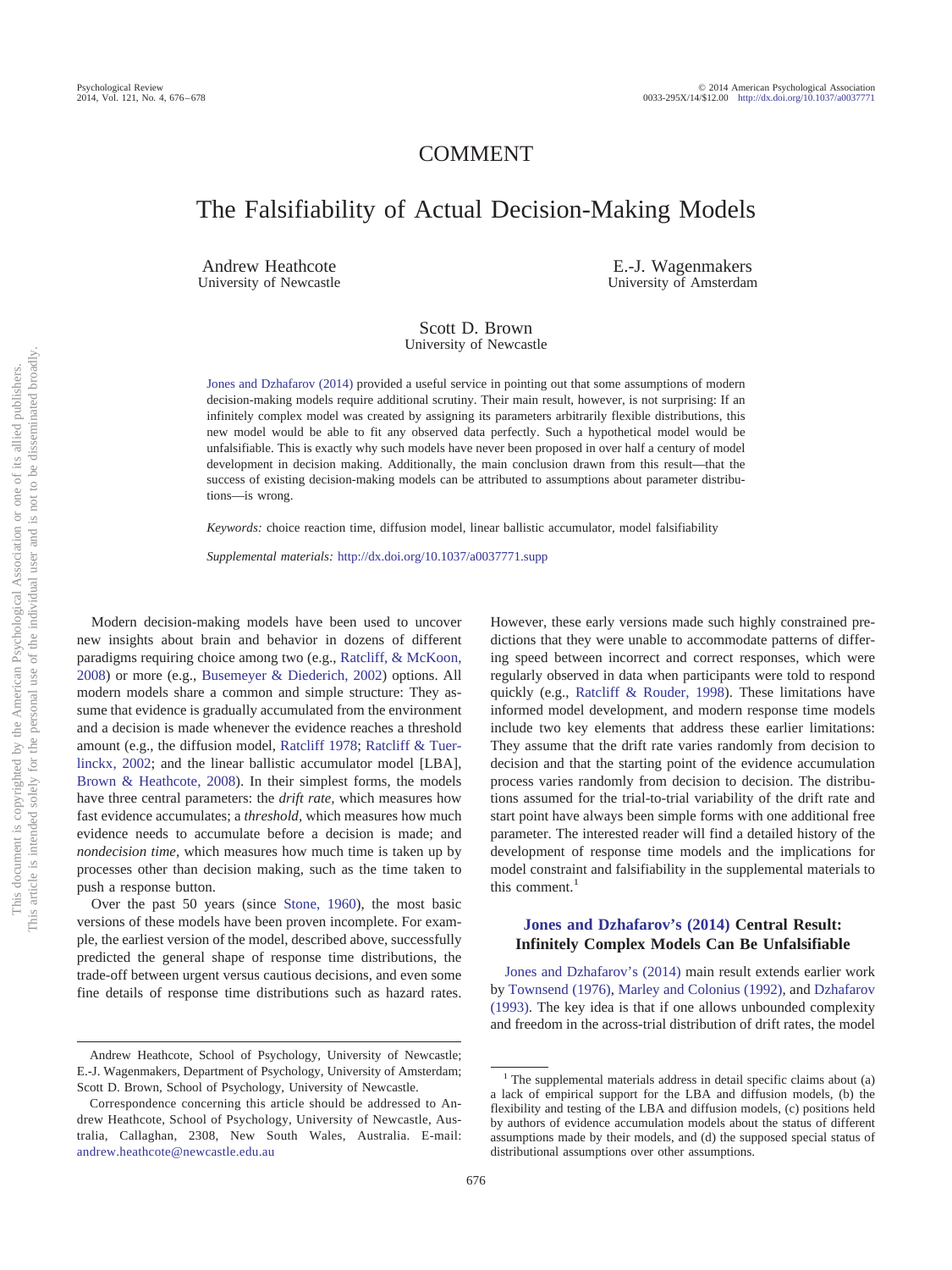can perfectly fit any and all data sets. This is intuitively obvious. For example, if the threshold was set at 1.0 (i.e., 1 unit of evidence is required to trigger a decision) and the drift rate distribution happened to perfectly invert the observed data (i.e., each observed response time [RT] corresponded to a drift rate sample of 1/RT), then the predicted data from the model would perfectly match the observed data. [Jones and Dzhafarov's \(2014\)](#page-2-0) theorems formalize this intuition.

It is not surprising that allowing infinite complexity in a model makes it unfalsifiable. This is not unique to decision-making or response time models but applies to all models. For example, it is trivial to see that signal detection theory can perfectly fit any pattern of hit and false alarm rates, if one allows unbounded freedom in how the parameters (d' and bias) change across conditions. Similarly, a linear regression model with an unlimited number of predictors will fit any data at all.

This kind of result does not make signal detection theory or linear regression any less useful; rather, it means that researchers should limit the complexity of models instantiated within these frameworks. This is exactly what has always happened in practice with decision-making models. Researchers have never proposed arbitrary and complex distributions for across trial variability but have always restricted themselves to highly constrained and extremely simple distributions, such as the uniform distribution (for start points) or the Gaussian distribution (for drift rates). The central result of [Jones and Dzhafarov \(2014\),](#page-2-0) while entirely correct for hypothetical, unrealistic models, applies to no actual model that has ever been proposed.

It is true that the particular forms of the across-trial variability parameters in decision-making models (Gaussian and uniform) were originally chosen arbitrarily, for practical and not theoretical reasons. However, since these forms were chosen in the original model development, they have been fixed in the dozens or hundreds of applications of the models that have followed. This constitutes a rigorous test of the models. The simple forms chosen for across-trial variability result in falsifiable models that could easily have failed to fit new data, many times over, but this has not happened. In other words, if the precise shape of the across-trial distributions had been crucial for the model's success in fitting, one would expect these shapes to differ from experiment to experiment (or even across subjects or conditions) to accommodate the idiosyncrasies of different data. In reality, the models have managed to provide an excellent account of hundreds of data sets and thousands of participants using exactly the same distributional shapes.

### **What Are the Implications for Real Decision-Making Models?**

An important conclusion drawn from [Jones and Dzhafarov's](#page-2-0) [\(2014\)](#page-2-0) main result and stated prominently on the front page is that "the explanatory or predictive content of these models is determined . . . by distributional assumptions" (p. 1). This is a mistaken conclusion that does not follow from the central result. Jones and Dzhafarov showed that a new model formed by allowing infinite complexity in the drift rate distribution could be unfalsifiable. This does not imply the standard model's falsifiability was entirely due to its assumptions about drift rate.

The problem with concluding that drift rate assumptions are the key to the standard models' falsifiability is that allowing infinite flexibility in drift rate distributions is sufficient to create an unfalsifiable model, but it is not necessary. There are almost as many ways to make a model unfalsifiable as there are parameters in the model: Almost any parameter, if endowed with infinitely flexible distributional assumptions, can result in a new model that is unfalsifiable. For example, if one allowed infinite complexity in the distribution of nondecision time, the model could fit any response time data at all (e.g., by assuming that the distribution of nondecision time was exactly the observed data distribution and that the time taken for the decision process was zero). Similarly, if one allowed infinite complexity in the distribution of start points, the model could fit any data at all (e.g., by assuming a constant drift rate of 1.0, a threshold of zero, zero nondecision time, and a start point distribution that was exactly the negative of the observed data). Similar arguments can be made about most parameters of a model, from the shape of the evidence accumulation curve to the location of the threshold.

These trivial examples illustrate the mistake of according special status to the drift rate assumptions (or any single assumption). Rather, a model's predictive content is determined by all of its assumptions together, and it is wrong to assign special status to particular assumptions about across-trial variability. Confusingly, [Jones and Dzhafarov \(2014\)](#page-2-0) appear to come to exactly this same conclusion but rather less prominently (on p. 24): "one needs to consider both distributional and structural assumptions jointly." Our supplemental materials further explore the tension in Jones and Dzhafarov's article between the idea that all model assumptions matter equally versus the idea that one particular model assumption carries all the predictive power.

#### **Conclusion**

In a provocative and mathematically sound article, [Jones and](#page-2-0) [Dzhafarov \(2014\)](#page-2-0) have proposed hypothetical response time models with infinite complexity in distributional shape and shown that these models are unfalsifiable. This conclusion corroborates current practice that eschews such models in favor of models that are highly constrained in distributional shape. Despite their constraints, these realistic models have consistently yielded good fits to many data sets across a range of different paradigms without changes in the distributional assumptions across hundreds of experiments and thousands of participants. The empirical success of realistic, constrained models shows that the explanatory and predictive content of realistic response time models is not determined by distributional assumptions.

In summary, [Jones and Dzhafarov \(2014\)](#page-2-0) are right to point out that parameter distribution assumptions of decision-making models deserve scrutiny, but that scrutiny has a long history (e.g., [Link](#page-2-11) [& Heath, 1975\)](#page-2-11) with increased recent activity (e.g., [Heathcote &](#page-2-12) [Love, 2012;](#page-2-12) [Ratcliff, 2013;](#page-2-13) see the supplemental materials for more details). However, we conclude that although Jones and Dzhafarov's main results are important for hypothetical, infinitely complex models that have never been proposed, they are much less relevant for the realistic models that are used in actual practice.